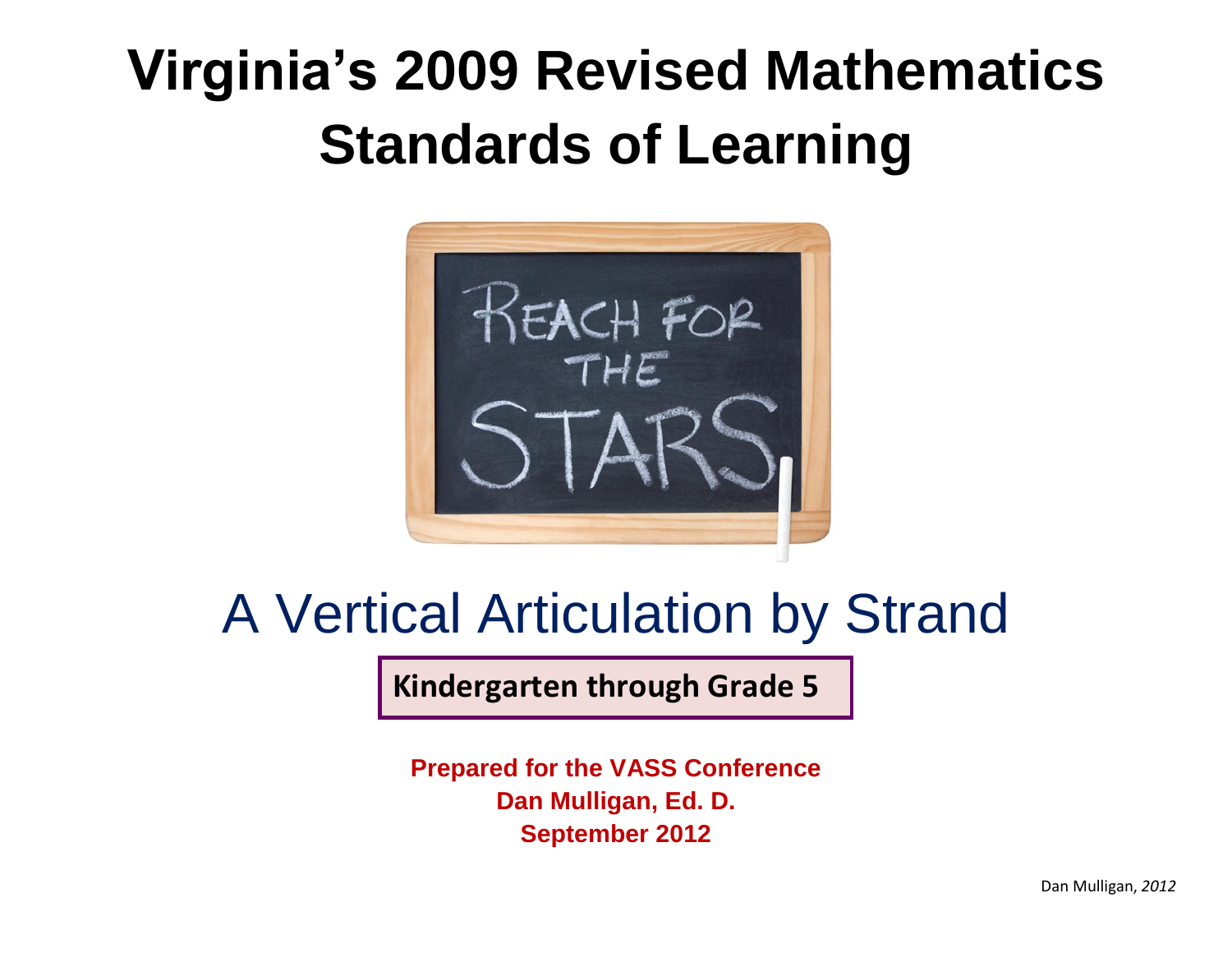#### **Number and Number Sense**

| Kindergarten                                                                                                                                                                                                                                                                                                                                                                                                                                                                                                                                                                                                                                                                                                                                                                                                                                                                                                                                                                                                                                                                                                                            | <b>Grade 1</b>                                                                                                                                                                                                                                                                                                                                                                                                                                                                                                                          | Grade 2                                                                                                                                                                                                                                                                                                                                                                                                                                                                                                                                                                                                                                                                                                                                                                                                                                                                                                                                                                                                                       |
|-----------------------------------------------------------------------------------------------------------------------------------------------------------------------------------------------------------------------------------------------------------------------------------------------------------------------------------------------------------------------------------------------------------------------------------------------------------------------------------------------------------------------------------------------------------------------------------------------------------------------------------------------------------------------------------------------------------------------------------------------------------------------------------------------------------------------------------------------------------------------------------------------------------------------------------------------------------------------------------------------------------------------------------------------------------------------------------------------------------------------------------------|-----------------------------------------------------------------------------------------------------------------------------------------------------------------------------------------------------------------------------------------------------------------------------------------------------------------------------------------------------------------------------------------------------------------------------------------------------------------------------------------------------------------------------------------|-------------------------------------------------------------------------------------------------------------------------------------------------------------------------------------------------------------------------------------------------------------------------------------------------------------------------------------------------------------------------------------------------------------------------------------------------------------------------------------------------------------------------------------------------------------------------------------------------------------------------------------------------------------------------------------------------------------------------------------------------------------------------------------------------------------------------------------------------------------------------------------------------------------------------------------------------------------------------------------------------------------------------------|
| <b>Focus: Whole Number Concepts and</b><br><b>Introduction to Fractions</b>                                                                                                                                                                                                                                                                                                                                                                                                                                                                                                                                                                                                                                                                                                                                                                                                                                                                                                                                                                                                                                                             | <b>Focus: Place Value and Fraction</b><br><b>Concepts</b>                                                                                                                                                                                                                                                                                                                                                                                                                                                                               | Focus: Place Value, Number Patterns, and<br><b>Fraction Concepts</b>                                                                                                                                                                                                                                                                                                                                                                                                                                                                                                                                                                                                                                                                                                                                                                                                                                                                                                                                                          |
| K.1 The student, given two sets containing<br>10 or fewer concrete objects, will identify<br>and describe one set as having more,<br>fewer, or the same number of members as<br>the other set, using the concept of one-to-<br>one correspondence.<br>K.2 The student, given a set containing 15<br>or fewer concrete items, will<br>a) tell how many are in the set by counting<br>the number of items orally;<br>b) select the corresponding numeral from<br>a given set; and<br>c) write the numeral to tell how many are<br>in the set.<br>K.3 The student, given an ordered set of<br>ten objects and/or pictures, will indicate<br>the ordinal position of each item, first<br>through tenth, and the ordered position of<br>each item from left-to-right, right-to-left,<br>top-to-bottom, and/or bottom-to-top.<br>K.4 The student will<br>a) count forward to 100 and backward<br>from $10$ ;<br>b) identify one more than and one less<br>than a number; and<br>c) count by fives and tens to 100.<br>K.5 The student will identify the parts<br>of a set and/or region that represents a<br>fraction for halves and fourths. | 1.1 The student will<br>a) count from 0 to 100 and write the<br>corresponding numeral.; and<br>b) group a collection of up to 100<br>objects into tens and ones and<br>write the corresponding numeral to<br>develop an understanding of place<br>value.<br>1.2 The student will count forward by<br>ones, twos, fives, and tens to 100, and<br>backward by ones from 30.<br>1.3 The student will identify the part of<br>a set and/or region that represents<br>a fraction for halves, thirds, and<br>fourths and write the fractions. | 2.1 The student will<br>a) read, write, and identify the place value of<br>each digit in a three-digit numeral, using<br>numeration models;<br>b) round two-digit numbers to the nearest ten;<br>and<br>c) compare two whole numbers between 0<br>and 999, using symbols $(>, <, or =)$ and<br>words (greater than, less than, or equal to).<br>2.2 The student will<br>a) identify the ordinal positions first through<br>twentieth, using an ordered set of objects;<br>and.<br>b) write the ordinal numbers.<br>2.3 The student will<br>a) identify the part of a set and/or region that<br>represents a fraction for halves, thirds,<br>fourths, sixths, eighths, and tenths;<br>b) write the fraction; and.<br>c) compare the unit fractions for halves,<br>thirds, fourths, sixths, eighths, and tenths.<br>2.4 The student will<br>a) count forward by twos, fives, and tens to<br>100, starting at various multiples of 2, 5, or 10;<br>b) count backward by tens from 100; and<br>d) recognize even and odd numbers, |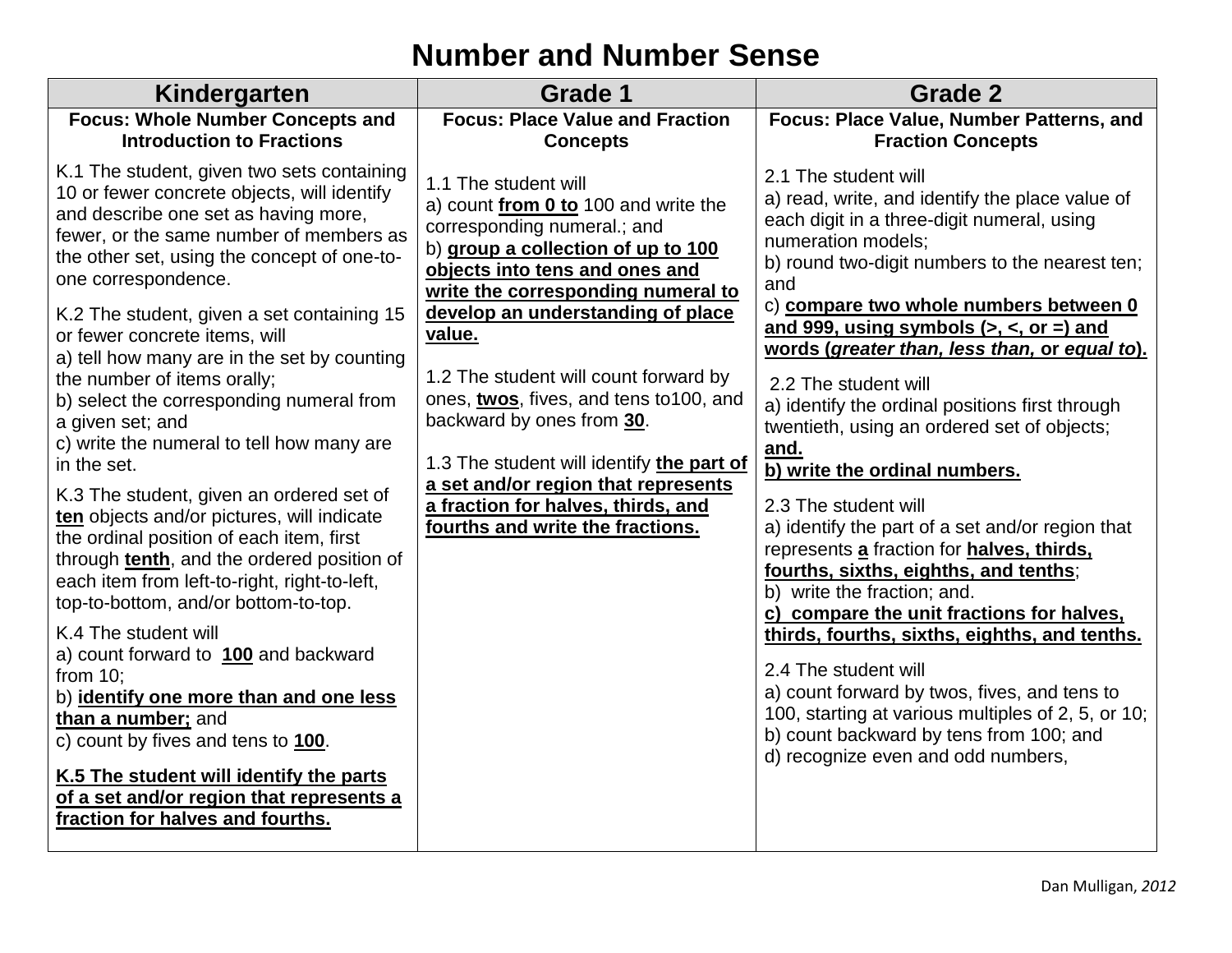#### **Number and Number Sense**

| <b>Grade 3</b>                                                                                                                                                                                                                                                                                                                                                                                                                                                                                                                                                                                                                        | Grade 4                                                                                                                                                                                                                                                                                                                                                                                                                                                                                                                                                                                        | Grade 5                                                                                                                                                                                                                                                                                                                                                                                                                                                                                                       |
|---------------------------------------------------------------------------------------------------------------------------------------------------------------------------------------------------------------------------------------------------------------------------------------------------------------------------------------------------------------------------------------------------------------------------------------------------------------------------------------------------------------------------------------------------------------------------------------------------------------------------------------|------------------------------------------------------------------------------------------------------------------------------------------------------------------------------------------------------------------------------------------------------------------------------------------------------------------------------------------------------------------------------------------------------------------------------------------------------------------------------------------------------------------------------------------------------------------------------------------------|---------------------------------------------------------------------------------------------------------------------------------------------------------------------------------------------------------------------------------------------------------------------------------------------------------------------------------------------------------------------------------------------------------------------------------------------------------------------------------------------------------------|
| <b>Focus: Place Value and Fractions</b>                                                                                                                                                                                                                                                                                                                                                                                                                                                                                                                                                                                               | Focus: Place Value, Fractions, and<br><b>Decimals</b>                                                                                                                                                                                                                                                                                                                                                                                                                                                                                                                                          | <b>Focus: Factors and Multiples,</b><br><b>Fractions, Decimals</b>                                                                                                                                                                                                                                                                                                                                                                                                                                            |
| 3.1 The student will<br>a) read and write six-digit numerals and<br>identify the place value for each digit.;<br>b) round a whole number, 9,999 or less,<br>to the nearest ten, hundred, and<br>thousand; and<br>c) compare two whole numbers<br>between 0 and 9,999, using symbols (>,<br><, or = ) and words (greater than, less<br>than, or equal to).<br>3.2 The student will recognize and use the<br>inverse relationships between<br>addition/subtraction and<br>multiplication/division to complete basic<br>fact sentences. Students will use these<br>relationships to solve problems such as 5<br>$+3 = 8$ and $8 - 3 =$ . | 4.1 The student will<br>a) identify (orally and in writing) the place<br>value for each digit in a whole number<br>expressed through millions;<br>b) compare two whole numbers expressed<br>through millions, using symbols ( $>$ , $<$ , or =<br>$);$ and<br>c) round whole numbers expressed<br>through millions to the nearest thousand,<br>ten thousand, and hundred thousand.<br>4.2 The student will<br>a) compare and order fractions and mixed<br>numbers; using concrete objects and<br>pictures<br>b) represent equivalent fractions; and<br>c) identify the division statement that | 5.1 The student, given a decimal<br>through thousandths, will round to the<br>nearest whole number, tenth, or<br>hundredth.<br>5.2 The student will<br>a) recognize and name fractions (halves,<br>fourths, fifths, eighths, and tenths) in their<br>equivalent decimal form and vice versa;<br>and<br>b) <b>compare and</b> order a given set of<br>fractions and decimals from least to<br>greatest.<br>Fractions will include like and unlike<br>denominators limited to 12 or less, and<br>mixed numbers. |
| 3.3 The student will<br>a) name and write fractions (including<br>mixed numbers) represented by a<br>model;<br>b) model fractions (including mixed<br>numbers) and write the fractions'<br>names; and<br>c) compare fractions having like and unlike<br>denominators, using words and<br>symbols for $\lt$ , $\gt$ , and $\equiv$ .                                                                                                                                                                                                                                                                                                   | represents a fraction.<br>4.3 The student will<br>a) read, write, represent, and identify<br>decimals expressed through<br>thousandths;<br>b) round decimals to the nearest whole<br>number, tenth, and hundredth;<br>c) compare and order decimals, using<br>symbols $(<, >,$ or $=$ ), concrete materials,<br>drawings, and calculators.; and<br>d) given a model, write the decimal and<br>fraction equivalents.                                                                                                                                                                            | 5.3 The student will<br>a) identify and describe prime and<br>composite numbers; and<br>b) identify and describe even and odd<br>numbers.                                                                                                                                                                                                                                                                                                                                                                     |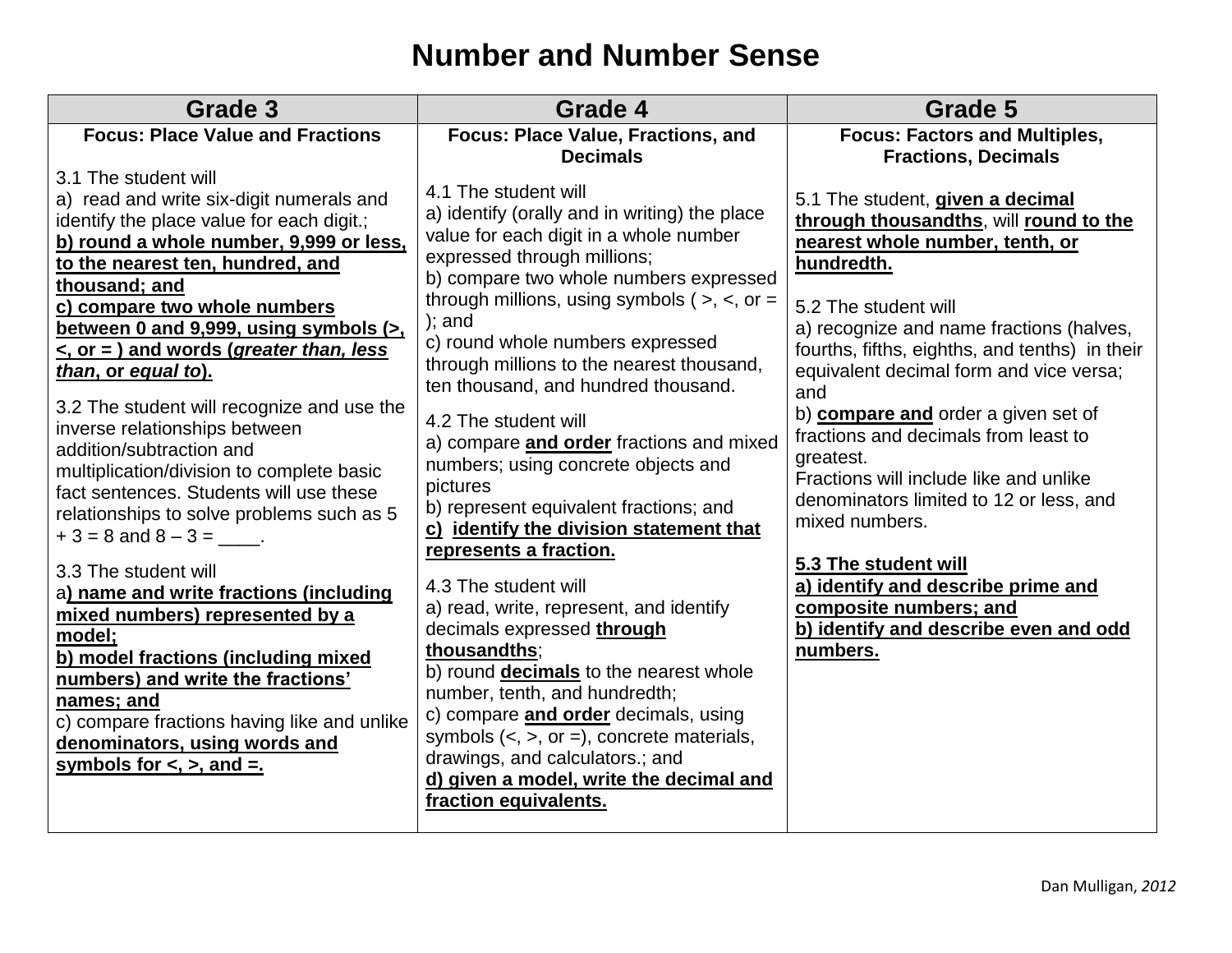#### **Computation and Estimation**

| <b>Kindergarten</b>                                                                                            | <b>Grade 1</b>                                                                                                                                                                                                                                                                                                                                                                                                                                                                                                                                                                                                                                 | <b>Grade 2</b>                                                                                                                                                                                                                                                                                                                                                                                                                                                                                                                                                                                                                                                                                                                                                                                                                                                                                                                                                                                                                                           |
|----------------------------------------------------------------------------------------------------------------|------------------------------------------------------------------------------------------------------------------------------------------------------------------------------------------------------------------------------------------------------------------------------------------------------------------------------------------------------------------------------------------------------------------------------------------------------------------------------------------------------------------------------------------------------------------------------------------------------------------------------------------------|----------------------------------------------------------------------------------------------------------------------------------------------------------------------------------------------------------------------------------------------------------------------------------------------------------------------------------------------------------------------------------------------------------------------------------------------------------------------------------------------------------------------------------------------------------------------------------------------------------------------------------------------------------------------------------------------------------------------------------------------------------------------------------------------------------------------------------------------------------------------------------------------------------------------------------------------------------------------------------------------------------------------------------------------------------|
| <b>Focus: Whole Number Operations</b>                                                                          | <b>Focus: Whole Number Operations</b>                                                                                                                                                                                                                                                                                                                                                                                                                                                                                                                                                                                                          | <b>Focus: Number Relationships and</b><br><b>Operations</b>                                                                                                                                                                                                                                                                                                                                                                                                                                                                                                                                                                                                                                                                                                                                                                                                                                                                                                                                                                                              |
| K.6 The student will <b>model</b> adding and<br>subtracting whole numbers, using up<br>to 10 concrete objects. | 1.4 The student, given a familiar problem<br>situation involving magnitude, will<br>a) select a reasonable magnitude from<br>three given quantities: a one-digit<br>numeral, a two-digit numeral, and a three-<br>digit numeral (e.g., $5$ , $50$ , and $500$ ); and<br>b) explain the reasonableness of his/her<br>choice.<br>1.5 The student will recall basic addition<br>facts, i.e., sums to 18 or less and the<br>corresponding subtraction facts.<br>1.6 The student will create and solve one-<br>step story and picture problems using<br>basic addition facts with sums to 18 or<br>less and the corresponding subtraction<br>facts. | 2.5 The student will recall basic addition<br>facts, i.e., sums to 20 or less and the<br>corresponding subtraction facts.<br>2.6 The student, given two whole numbers<br>whose sum is 99 or less, will<br>a) estimate the sum; and<br>b) find the sum, using various methods of<br>calculation. (mental computation, concrete<br>materials, and paper and pencil).<br>2.7 The student, given two whole numbers,<br>each of which is 99 or less, will<br>a) estimate the difference; and<br>b) find the difference, using various methods<br>of calculation. (mental computation, concrete<br>materials, and paper and pencil.)<br>2.8 The student will create and solve one-<br>and two-step addition and subtraction<br>problems using data from simple tables,<br>picture graphs, and bar graphs.<br>2.9 The student will recognize and describe<br>the related facts which represent and<br>describe the inverse relationship between<br>addition and subtraction (e.g., $3 + \underline{\hspace{2cm}} = 7$ ,<br>$+3 = 7; 7 - 3 =$ , and<br>$7 - 3$ . |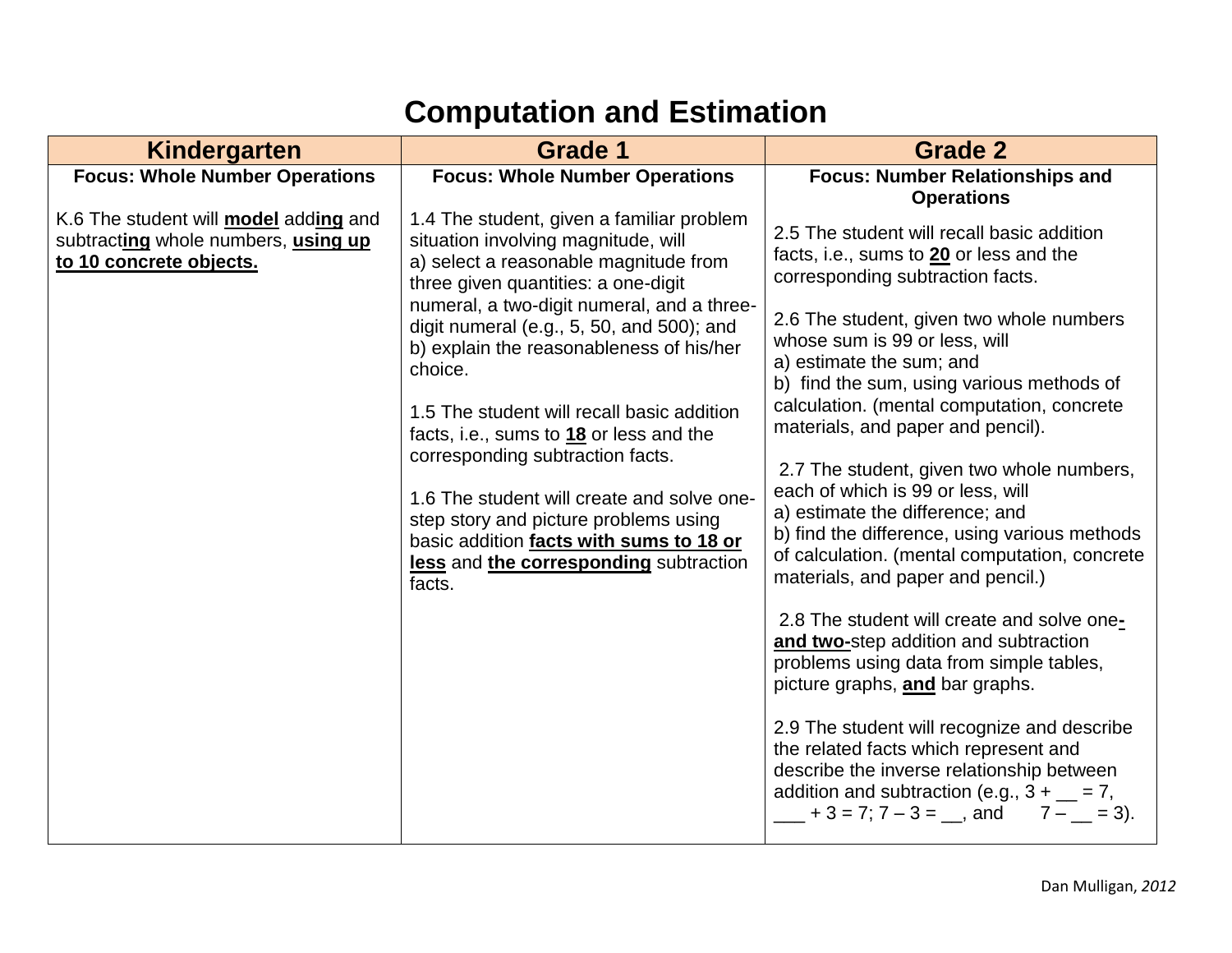#### **Computation and Estimation**

| <b>Grade 3</b>                                                                                                                                                                                                                                                                                                                                                                                                                                                                               | Grade 4                                                                                                                                                                                                                                                                                                                                                                                                                                                   | <b>Grade 5</b>                                                                                                                                                                                                                                                                                                                                                                                                                                                                                                                                                    |
|----------------------------------------------------------------------------------------------------------------------------------------------------------------------------------------------------------------------------------------------------------------------------------------------------------------------------------------------------------------------------------------------------------------------------------------------------------------------------------------------|-----------------------------------------------------------------------------------------------------------------------------------------------------------------------------------------------------------------------------------------------------------------------------------------------------------------------------------------------------------------------------------------------------------------------------------------------------------|-------------------------------------------------------------------------------------------------------------------------------------------------------------------------------------------------------------------------------------------------------------------------------------------------------------------------------------------------------------------------------------------------------------------------------------------------------------------------------------------------------------------------------------------------------------------|
| <b>Focus: Computation and Fraction</b>                                                                                                                                                                                                                                                                                                                                                                                                                                                       | Focus: Whole Number, Fraction, and                                                                                                                                                                                                                                                                                                                                                                                                                        | <b>Focus: Computation Operations and</b>                                                                                                                                                                                                                                                                                                                                                                                                                                                                                                                          |
| <b>Operations</b>                                                                                                                                                                                                                                                                                                                                                                                                                                                                            | <b>Decimal Operations, and Estimation</b>                                                                                                                                                                                                                                                                                                                                                                                                                 | <b>Estimations</b>                                                                                                                                                                                                                                                                                                                                                                                                                                                                                                                                                |
| 3.4 The student will estimate solutions<br>and solve single-step and multistep<br>problems involving the sum or<br>difference of two whole numbers, each<br>9,999 or less, with or without<br>regrouping using various computational<br>methods, including calculators, paper<br>and pencil, mental computation, and<br>estimation.<br>3.5 The student will<br>a) recall the multiplication facts through<br>the twelves table; and<br>b) the corresponding division facts.                  | 4.4 The student will<br>a) estimate sums, differences,<br>products, and quotients for whole<br>numbers;<br>b) add, subtract, and multiply whole<br>numbers;<br>c) divide whole numbers, finding<br>quotients with and without<br>remainders; and<br>d) solve single and multistep addition,<br>subtraction, and multiplication<br>problems with whole numbers.<br>4.5 The student will<br>a) determine common multiples and                               | 5.4 The student will create and solve single<br>and multistep practical problems involving<br>addition, subtraction, multiplication, and<br>division with and without remainders of<br>whole numbers, using paper and pencil,<br>estimation, mental computation, and<br>Calculators.<br>5.5 The student will<br>a) find the sum, difference, and quotient, of<br>two numbers expressed as decimals through<br>thousands (divisors with only one nonzero<br>digit); and<br>create and solve single-step and<br>multistep practical problems involving<br>decimals. |
| 3.6 The student will represent<br>multiplication and division, using area<br>set, and number line models; and<br>create and solve problems that involve<br>multiplication of two whole numbers, one<br>factor 99 or less and the second factor 5<br>or less.<br>3.7 The student will add and subtract<br>with proper fractions having like<br>denominators of 12 or less, using<br>concrete materials and pictorial models<br>representing areas/regions,<br>lengths/measurements, and sets. | factors, including least common<br>multiple and greatest common factor;<br>b) add and subtract with fractions having<br>like and unlike denominators that are<br>limited to 2, 3, 4, 5, 6, 8, 10, and 12, and<br>simplify the resulting fractions, using<br>common multiples and factors;<br>c) add and subtract with decimals; and<br>d) solve single-step practical problems<br>involving addition and subtraction<br>with fractions and with decimals. | 5.6 The student will solve single-step and<br>multistep practical problems involving<br>addition and subtraction with fractions<br>and mixed numbers and express answers<br>in simplest form.<br>5.7 The student will evaluate whole number<br>numerical expressions, using the order of<br>operations limited to parentheses,<br>addition, subtraction, multiplication, and<br>division.                                                                                                                                                                         |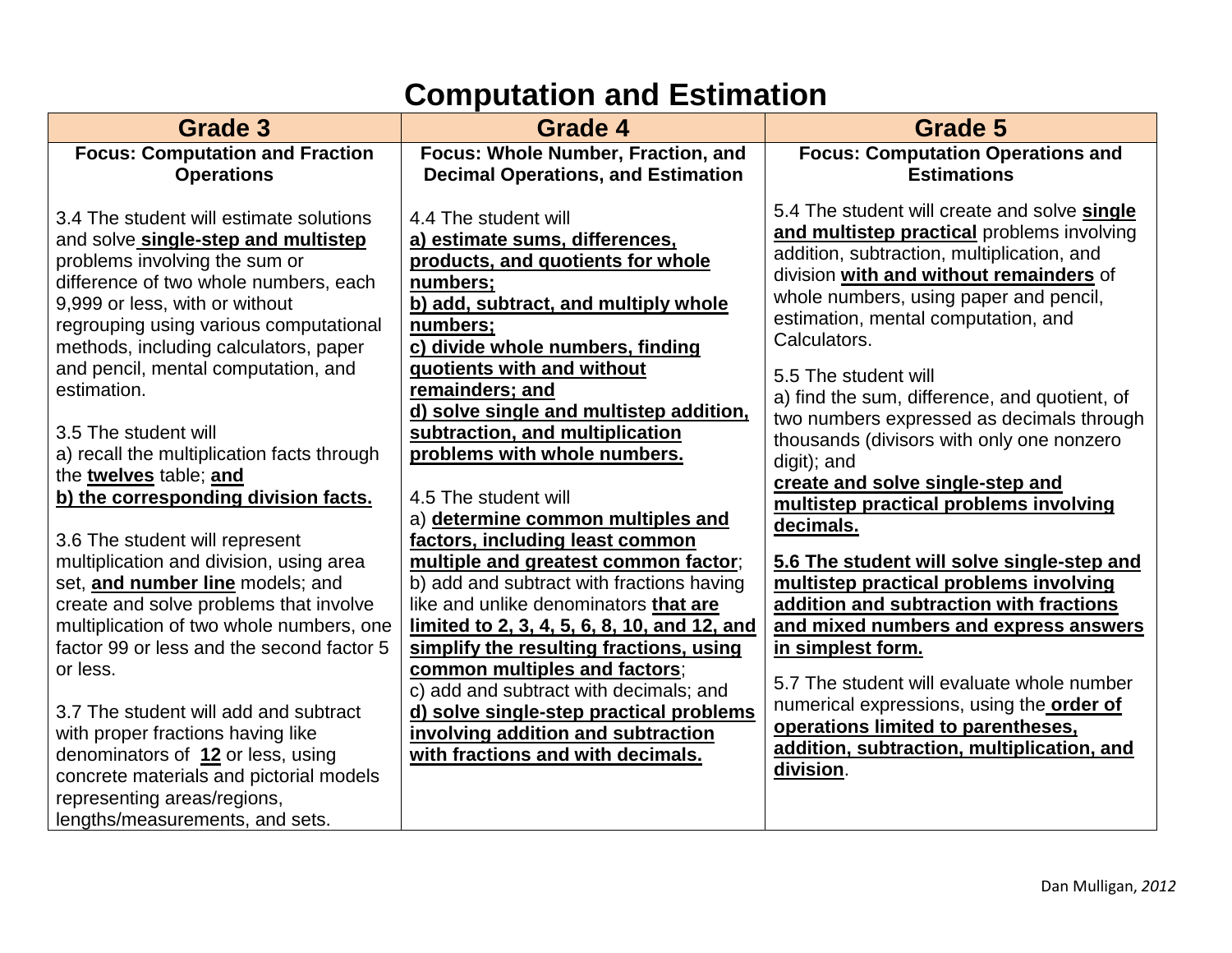#### **Measurement**

| Kindergarten                                                                                                                                                                                                                                                                                                                                                                                                                                                                                                                                                                                                                                                                                                                                                                                                                                                                                               | Grade 1                                                                                                                                                                                                                                                                                                                                                                                                                                                                                                                                                                                                                                                                                                                                                                             | <b>Grade 2</b>                                                                                                                                                                                                                                                                                                                                                                                                                                                                                                                                                                                                                                                                                                                                                                                                                                                                                                                                                            |
|------------------------------------------------------------------------------------------------------------------------------------------------------------------------------------------------------------------------------------------------------------------------------------------------------------------------------------------------------------------------------------------------------------------------------------------------------------------------------------------------------------------------------------------------------------------------------------------------------------------------------------------------------------------------------------------------------------------------------------------------------------------------------------------------------------------------------------------------------------------------------------------------------------|-------------------------------------------------------------------------------------------------------------------------------------------------------------------------------------------------------------------------------------------------------------------------------------------------------------------------------------------------------------------------------------------------------------------------------------------------------------------------------------------------------------------------------------------------------------------------------------------------------------------------------------------------------------------------------------------------------------------------------------------------------------------------------------|---------------------------------------------------------------------------------------------------------------------------------------------------------------------------------------------------------------------------------------------------------------------------------------------------------------------------------------------------------------------------------------------------------------------------------------------------------------------------------------------------------------------------------------------------------------------------------------------------------------------------------------------------------------------------------------------------------------------------------------------------------------------------------------------------------------------------------------------------------------------------------------------------------------------------------------------------------------------------|
| <b>Focus: Instruments and Attributes</b>                                                                                                                                                                                                                                                                                                                                                                                                                                                                                                                                                                                                                                                                                                                                                                                                                                                                   | <b>Focus: Time and Measurement</b>                                                                                                                                                                                                                                                                                                                                                                                                                                                                                                                                                                                                                                                                                                                                                  | <b>Focus: Money, Time, and Measurement</b>                                                                                                                                                                                                                                                                                                                                                                                                                                                                                                                                                                                                                                                                                                                                                                                                                                                                                                                                |
| K.7 The student will recognize a penny,<br>nickel, dime, and quarter and will<br>determine the value of a collection of<br>pennies and/or nickels whose total value<br>is 10 cents or less.<br>K.8 The student will identify the<br>instruments used to measure length<br>(ruler), weight (scale), time (clock: digital<br>and analog; calendar: day, month, and<br>season), and temperature (thermometer).<br>K.9 The student will tell time to the hour,<br>using an analog and digital clock.<br>K.10 The student will compare two objects<br>or events, using direct comparisons or<br>nonstandard units of measure, according<br>to one or more of the following attributes:<br>length (shorter, longer), height (taller,<br>shorter), weight (heavier, lighter),<br>temperature (hotter, colder). Examples of<br>nonstandard units include foot length,<br>hand span, new pencil, paper clip, block. | 1.7 The student will<br>a) identify the number of pennies<br>equivalent to a nickel, a dime, and a<br>quarter; and<br>b) determine the value of a collection of<br>pennies, nickels, and dimes whose total<br>value is 100 cents or less.<br>1.8 The student will tell time to the half-<br>hour, using an analog and digital clock.<br>1.9 The student will use nonstandard units<br>to measure length, weight/mass and<br>volume.<br>1.10 The student will compare<br>a) the volumes of two given containers by<br>using concrete materials (e.g., jelly beans,<br>sand, water, rice); and<br>b) the weights of two objects, using a<br>balance scale.<br>1.11 The student will use calendar<br>language appropriately (e.g., months,<br>today, yesterday, next week, last week). | 2.10 The student will<br>a) count and compare a collection of<br>pennies, nickels, dimes, and quarters<br>whose total value is \$2.00 or less; and<br>b) correctly use the cent symbol $(\phi)$ ,<br>dollar symbol (\$), and decimal point.<br>2.11 The student will estimate and<br>measure<br>a) length to the nearest centimeter and<br>inch<br>b) weight/mass of objects in<br>pounds/ounces and kilograms/grams,<br>using a scale and<br>c) liquid volume in (cups, pints, quarts,<br>gallons, and liters), using the concepts<br>of more, less, and equivalent.<br>2.12 The student will tell and write time to<br>the <b>nearest five minutes</b> , using analog<br>and digital clocks.<br>2.13 The student will<br>a) determine past and future days of the<br>week; and<br>b) identify specific days and dates on a<br>given calendar.<br>2.14 The student will read the temperature<br>on a Celsius and/or Fahrenheit<br>thermometer to the nearest 10 degrees. |
|                                                                                                                                                                                                                                                                                                                                                                                                                                                                                                                                                                                                                                                                                                                                                                                                                                                                                                            |                                                                                                                                                                                                                                                                                                                                                                                                                                                                                                                                                                                                                                                                                                                                                                                     |                                                                                                                                                                                                                                                                                                                                                                                                                                                                                                                                                                                                                                                                                                                                                                                                                                                                                                                                                                           |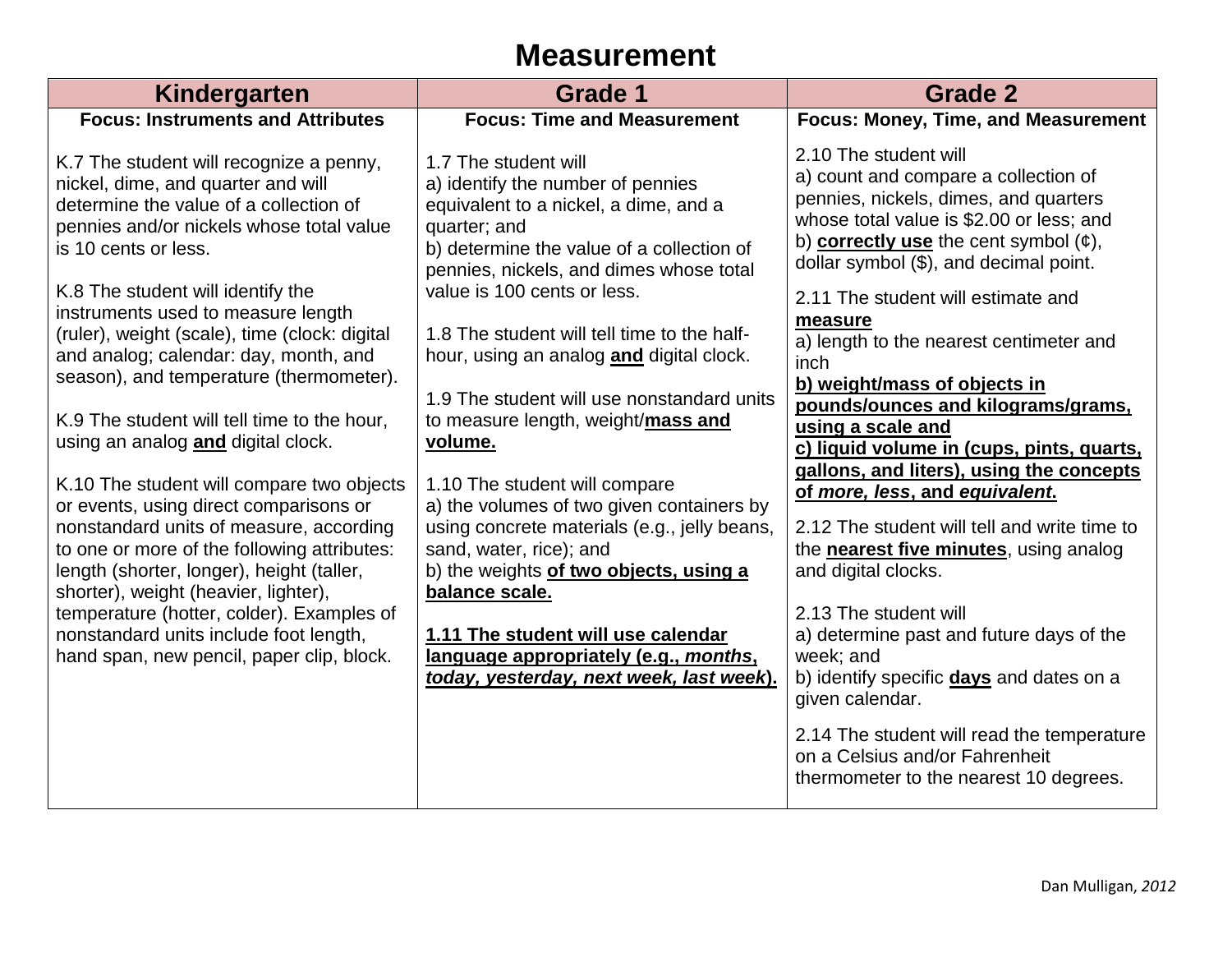#### **Measurement**

| Grade 3                                                                                 | Grade 4                                                                                            | Grade 5                                |
|-----------------------------------------------------------------------------------------|----------------------------------------------------------------------------------------------------|----------------------------------------|
| Focus: U.S. Customary and Metric Units,                                                 | Focus: Equivalence between U.S.                                                                    | Focus: Perimeter, Area, volume,        |
| <b>Area and Perimeter, Time</b>                                                         | <b>Customary and Metric Units</b>                                                                  | and Equivalent Measures                |
| 3.8 The student will determine by counting the value                                    | 4.6 The student will                                                                               | 5.8 The student will                   |
| of a collection of bills and coins whose total value is                                 | a) estimate and measure weight/mass, using                                                         | a) find perimeter, area, and volume    |
| \$5.00 or less, compare the value of the coins or bills,                                | actual measuring devices and describe the                                                          | in standard units of measure:          |
| and make change.                                                                        | results in U.S. Customary/metric units as                                                          | b) differentiate between perimeter,    |
|                                                                                         | appropriate, including ounces, pounds, tons,                                                       | area, and volume and identify          |
| 3.9 The student will estimate and use U.S.                                              | grams, and kilograms and                                                                           | whether the application of the         |
| Customary and metric units to measure:                                                  | b) identify equivalent measurements between                                                        |                                        |
| a) length — to the nearest $\frac{1}{2}$ inches, feet,                                  | units within the U.S. Customary system (ounces,                                                    | concept of perimeter, area, or         |
| yards, centimeters, and meters;<br>b) liquid volume — cups, pints, quarts, gallons, and | pounds, and tons, and between units within the                                                     | volume is appropriate for a given      |
| liters;                                                                                 | metric system (grams and kilograms).                                                               | situation;                             |
| c) weight/mass — ounces, pounds, grams, and                                             | 4.7 The student will                                                                               | c) identify equivalent                 |
| kilograms.; and                                                                         | a) estimate and measure length and determine                                                       | measurements within the metric         |
| d) area and perimeter.                                                                  | the result in both metric and U.S. Customary                                                       | system;                                |
|                                                                                         | units including part of an inch (1/2, 1/4, and 1/8),                                               | d) estimate and then measure to        |
| 3.10 The student will                                                                   | inches, feet, yards, miles, millimeters,                                                           | solve problems using U.S.              |
| a) measure the distance around a polygon in                                             | centimeters, and meters; and                                                                       | <b>Customary and metric units; and</b> |
| order to determine perimeter; and<br>b) count the number of square units needed to      | b) identify equivalent measurements between                                                        | e) choose an appropriate unit of       |
| cover a given surface in order to determine area.                                       | units within the U.S. Customary system (inches                                                     | measure for a given situation          |
|                                                                                         | and feet; feet and yards; inches and yards; yards                                                  | involving measurement using U.S.       |
| 3.11 The student will                                                                   | and miles) and between units within the metric<br>system (millimeters and centimeters; centimeters | <b>Customary and metric units.</b>     |
| a) tell time to the nearest minute, using analog and                                    | and meters; and millimeters and meters).; and                                                      | 5.9 The student will identify and      |
| digital clocks.; and                                                                    |                                                                                                    | describe the diameter, radius, chord,  |
| b) determine elapsed time in one-hour increments                                        | 4.8 The student will                                                                               | and circumference of a circle.         |
| over a 12-hour period.                                                                  | a) estimate and measure liquid volume, using                                                       |                                        |
| 3.12 The student will identify equivalent periods of                                    | actual measuring devices and describe the                                                          | 5.10 The student will determine an     |
| time, including relationships among days, months,                                       | results in U.S. Customary; and b) identify                                                         | amount of elapsed time in hours and    |
| and years, as well as minutes and hours.                                                | equivalent measurements between units within                                                       | minutes within a 24-hour period.       |
|                                                                                         | the U.S. Customary system (cups, pints, quarts,                                                    |                                        |
| 3.13 The student will read temperature to the nearest                                   | and gallons).                                                                                      | 5.11 The student will measure and      |
| degree from a Celsius thermometer and a Fahrenheit                                      | 4.9 The student will determine elapsed time in                                                     | draw right, acute, and obtuse, and     |
| thermometer. Real thermometers and physical<br>models of thermometers will be used.     | hours and minutes within a 12-hour period.                                                         | straight angles.                       |
|                                                                                         |                                                                                                    |                                        |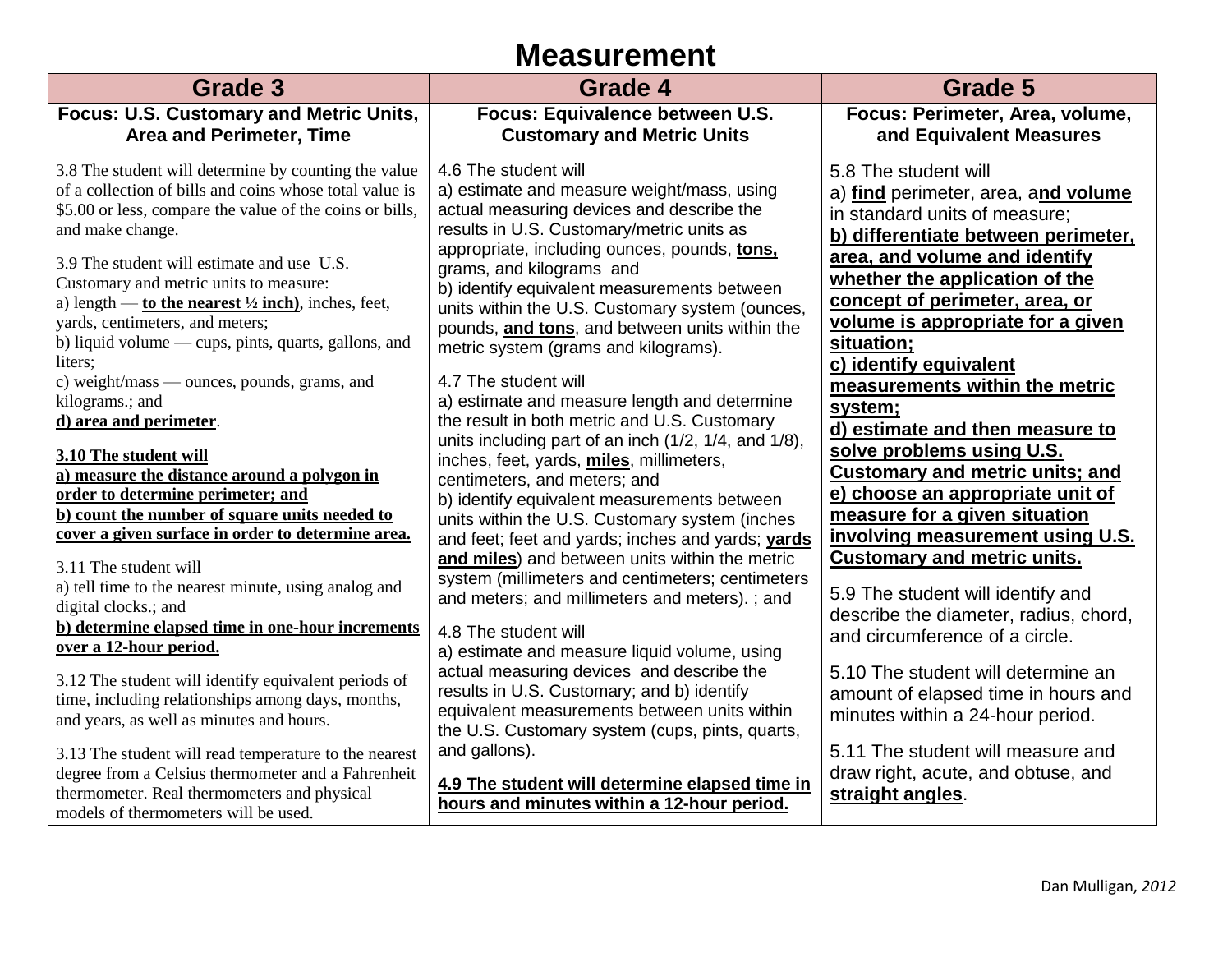#### **Geometry**

| Kindergarten                                                                                                                                                                                                                                                                                                                                                                                                                                                                                                                                                         | <b>Grade 1</b>                                                                                                                                                                                                                                                                                                                                                                                                          | Grade 2                                                                                                                                                                                                                                                                                                                                                              |
|----------------------------------------------------------------------------------------------------------------------------------------------------------------------------------------------------------------------------------------------------------------------------------------------------------------------------------------------------------------------------------------------------------------------------------------------------------------------------------------------------------------------------------------------------------------------|-------------------------------------------------------------------------------------------------------------------------------------------------------------------------------------------------------------------------------------------------------------------------------------------------------------------------------------------------------------------------------------------------------------------------|----------------------------------------------------------------------------------------------------------------------------------------------------------------------------------------------------------------------------------------------------------------------------------------------------------------------------------------------------------------------|
| <b>Focus: Identify Plane Shapes</b>                                                                                                                                                                                                                                                                                                                                                                                                                                                                                                                                  | <b>Focus: Geometric Property</b><br><b>Development</b>                                                                                                                                                                                                                                                                                                                                                                  | <b>Focus: Symmetry and Plane and Solid</b><br><b>Figures</b>                                                                                                                                                                                                                                                                                                         |
| K.11 The student will<br>a) identify and describe two-dimensional<br>(plane) geometric figures (circle, triangle,<br>square, and rectangle).; and<br>b) compare the size (larger, smaller)<br>and shape of plane geometric figures<br>(circle, triangle, square, and rectangle).<br>K.12 The student will describe the location<br>of one object relative to another (above,<br>below, next to) and identify<br>representations of plane geometric figures<br>(circle, triangle, square, and rectangle)<br>regardless of their position and orientation<br>in space. | 1.12 The student will identify and trace,<br>describe, and sort plane geometric figures<br>(triangle, square, rectangle, and circle)<br>according to number of sides, vertices,<br>and right angles.<br>1.13 The student will construct, model,<br>and describe objects in the environment<br>as geometric shapes (triangles,<br>rectangles, squares, and circles) and<br>explain the reasonableness of each<br>choice. | 2.15 The student will<br>a) draw a line of symmetry in a figure;<br>and<br>b) identify and create figures with at least<br>one line of symmetry using various<br>concrete materials.<br>2.16 The student will identify, describe,<br>compare, and contrast plane and solid<br>geometric shapes (circle/sphere,<br>square/cube, and rectangle /rectangular<br>prism). |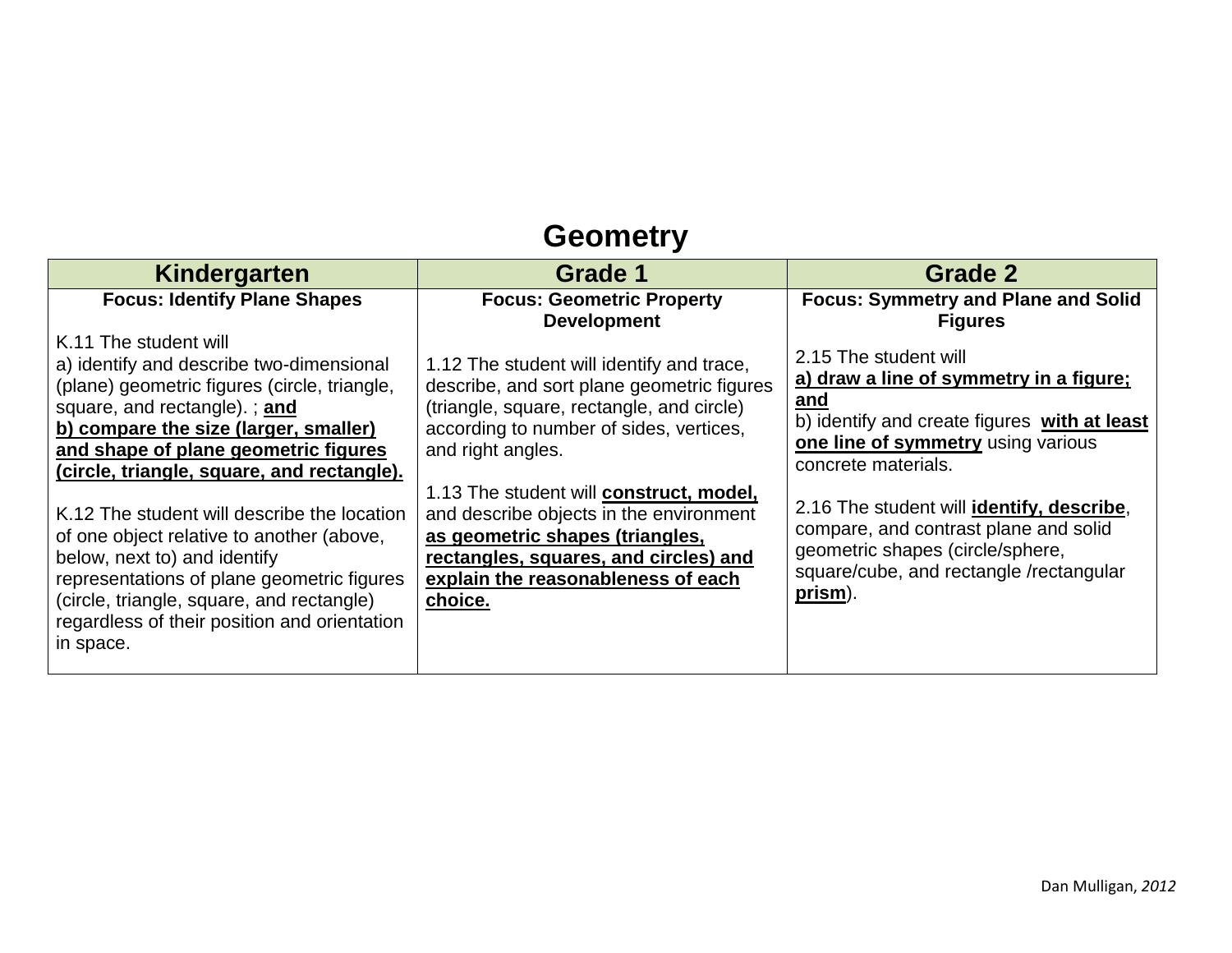#### **Grade 3 Grade 4 Grade 5 Focus: Properties and Congruence** 3.14 The student will identify, describe, **compare, and contrast** characteristics of plane and solid geometric figures (circle, square, rectangle, triangle, cube, rectangular prism, square pyramid, sphere, cone, and cylinder) **by identifying relevant characteristics, including the number of angles, vertices, and edges, and the number and shape of faces, using concrete models..** 3.15 The student will identify and draw representations of **points**, line segments, **rays**, angles, and **lines** 3.16 The student, **given appropriate drawings or models** will identify and describe congruent and **noncongruent,** plane figures, using tracing procedures. **Focus: Representations and Polygons** 4.10 The student will **a) identify and describe representations of points, lines, line segments, rays, and angles, including endpoints and vertices; b) identify representations of lines that illustrate intersection, parallelism, and perpendicularity; and** 4.11 The student will a) investigate congruence of plane figures after geometric transformations such as reflection, translation and rotation, using mirrors, paper folding, and tracing. b) recognize the images of figures resulting from geometric transformations such as translation (slide), reflection (flip), or rotation (turn). **4.12 The student will a) define polygon; and b) identify polygons with 10 or fewer sides. Focus: Classification and Subdividing** 5.12 The student will classify a) angles as right, acute, or obtuse, or straight; and b) triangles **as right, acute, obtuse, equilateral, scalene, or isosceles.** 5.13 The student, using plane figures, (square, rectangle, triangle, parallelogram, rhombus, and trapezoid) will a) develop definitions of these **plane** figures; and b) investigate and describe the results of combining and subdividing plane figures.

#### **Geometry**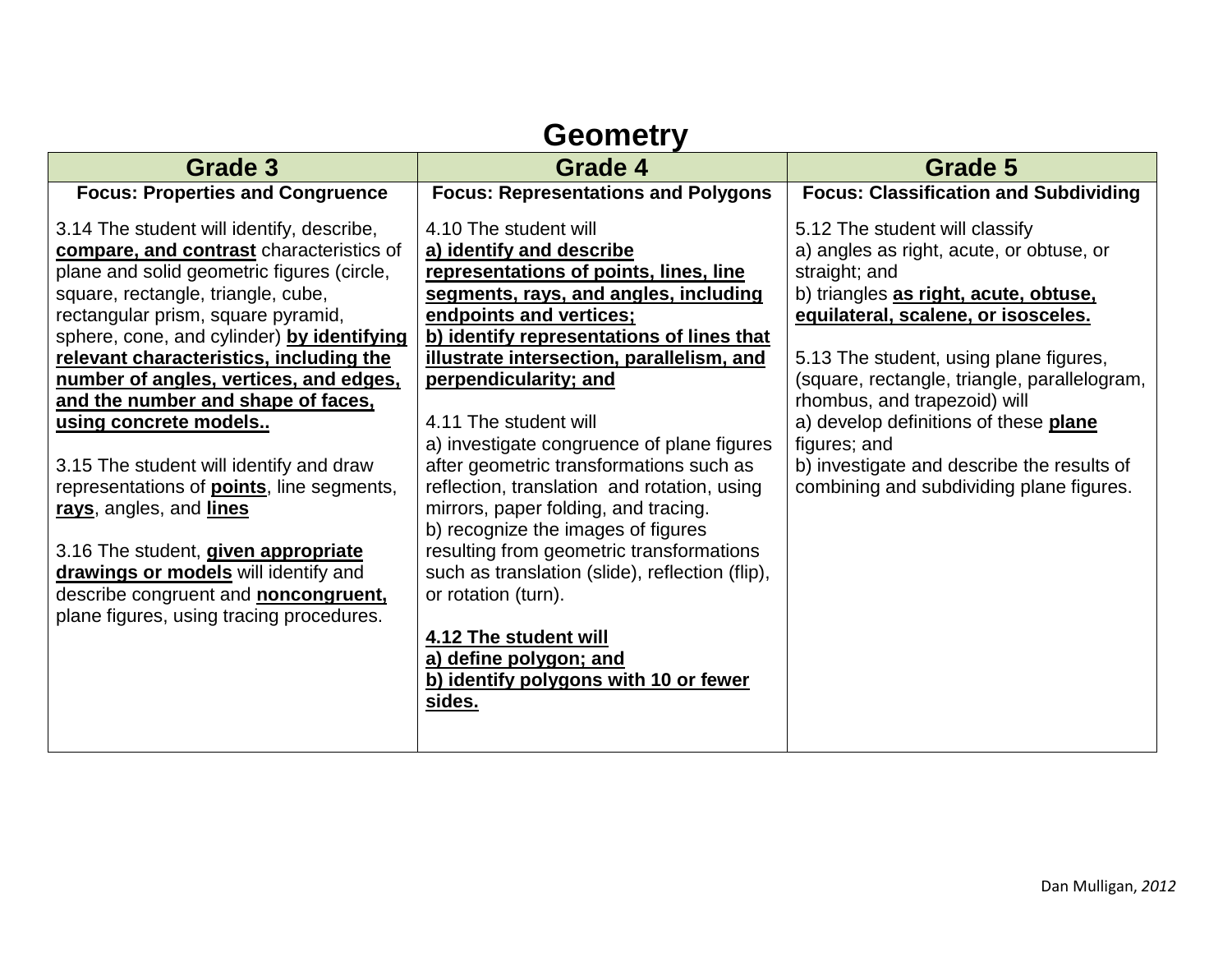### **Probability and Statistics**

| <b>Kindergarten</b>                                                                                                                                                                                                 | <b>Grade 1</b>                                                                                                                                                                                                                                                                                                                                                                                                                                                     | <b>Grade 2</b>                                                                                                                                                                                                                                                                                                                                                                               |
|---------------------------------------------------------------------------------------------------------------------------------------------------------------------------------------------------------------------|--------------------------------------------------------------------------------------------------------------------------------------------------------------------------------------------------------------------------------------------------------------------------------------------------------------------------------------------------------------------------------------------------------------------------------------------------------------------|----------------------------------------------------------------------------------------------------------------------------------------------------------------------------------------------------------------------------------------------------------------------------------------------------------------------------------------------------------------------------------------------|
| <b>Focus: Data Collection and Display</b>                                                                                                                                                                           | <b>Focus: Data Collection and</b>                                                                                                                                                                                                                                                                                                                                                                                                                                  | <b>Focus: Applications of Data</b>                                                                                                                                                                                                                                                                                                                                                           |
| K.13 The student will gather data by<br>counting and tallying.<br>K.14 The student will display gathered<br>data in object graphs, picture graphs,<br>and tables, and will answer questions<br>related to the data. | Interpretation<br>1.14 The student will investigate, identify,<br>and describe various forms of data<br>collection in his/her world (e.g., recording<br>daily temperature, lunch count,<br>attendance, and favorite ice cream), using<br>tables, picture graphs, and object graphs.<br>1.15 The student will interpret information<br>displayed in a picture or object graph,<br>using the vocabulary more, less, fewer,<br>greater than, less than, and equal to. | 2.17 The student will use data from<br>experiments to construct picture graphs,<br>pictographs, and bar graphs.<br>2.18 The student will use data from<br>experiments, using spinners and colored<br>tiles/cubes, and use the data to predict<br>outcomes if the experiment is repeated.<br>2.19 The student will analyze data<br>displayed in a picture graph,<br>pictograph and bar graph. |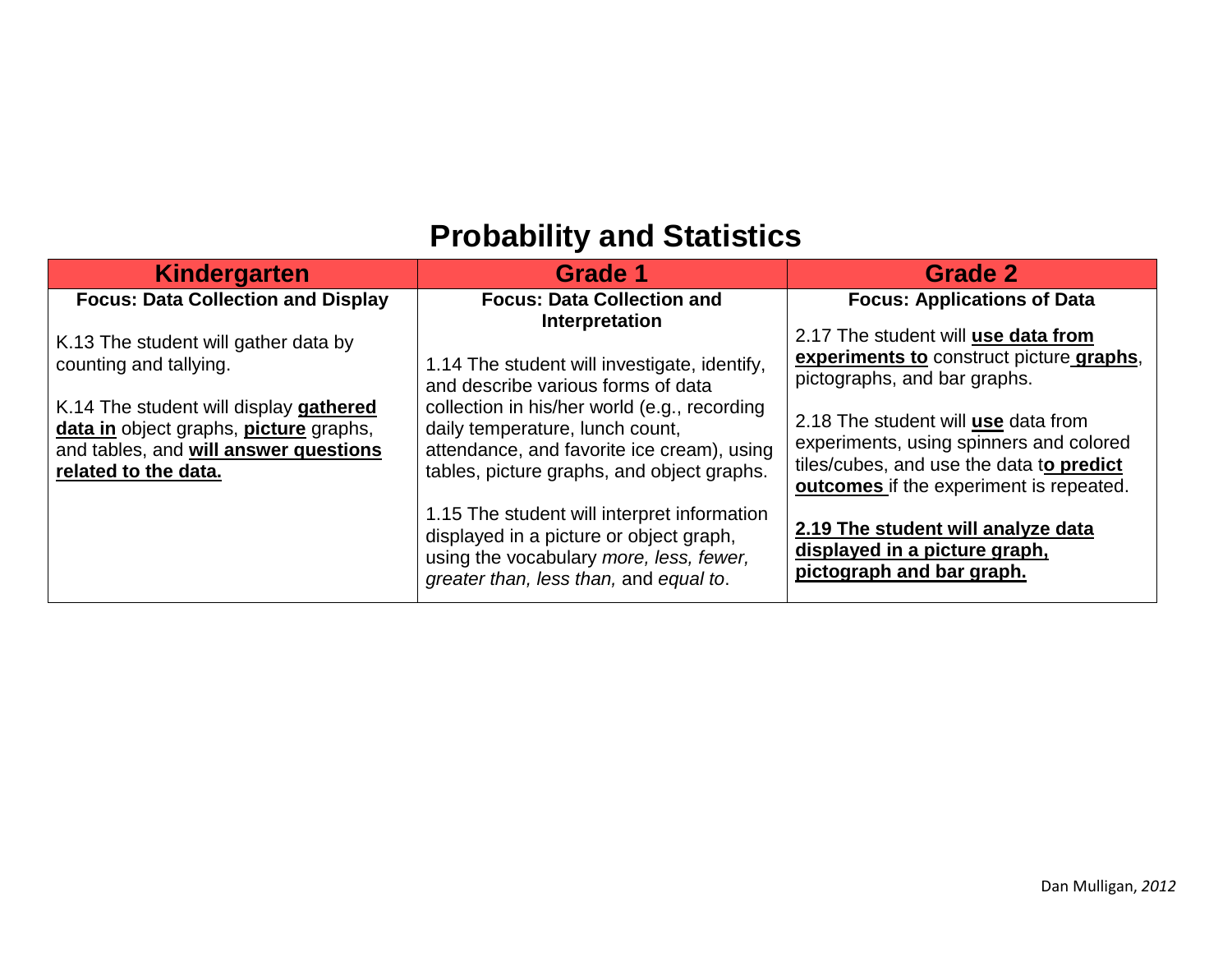#### **Probability and Statistics**

| Grade 3                                                                                                                                                                                                                                                                                                                                                                                                                                                                                                           | Grade 4                                                                                                                                                                                                                                                                                                                                                                                  | Grade 5                                                                                                                                                                                                                                                                                                                                                                                                                                        |
|-------------------------------------------------------------------------------------------------------------------------------------------------------------------------------------------------------------------------------------------------------------------------------------------------------------------------------------------------------------------------------------------------------------------------------------------------------------------------------------------------------------------|------------------------------------------------------------------------------------------------------------------------------------------------------------------------------------------------------------------------------------------------------------------------------------------------------------------------------------------------------------------------------------------|------------------------------------------------------------------------------------------------------------------------------------------------------------------------------------------------------------------------------------------------------------------------------------------------------------------------------------------------------------------------------------------------------------------------------------------------|
| <b>Focus: Applications of Data and</b><br><b>Chance</b><br>3.17 The student will<br>a) collect and organize data on a given<br>topic of his/her choice, using observations,<br>measurements, surveys, or experiments;<br>b) construct a line plot, a picture graph, or<br>a bar graph to represent the data. Each<br>graph will include an appropriate title and<br>key; and<br>c) read and interpret the data represented<br>in line plots, bar graphs, and picture<br>graphs and write a sentence analyzing the | <b>Focus: Outcomes</b><br>4.13 The student will<br>a) predict the likelihood of an outcome of a<br>simple event, using the terms certain,<br>likely, equally likely, unlikely, impossible<br>b) represent probability as a number<br>between 0 and 1.<br>4.14 The student will collect, organize, and<br>display data from a variety of graphs,<br>including bar graphs and line graphs. | <b>Focus: outcomes and Measures of</b><br><b>Centers</b><br>5.14 The student will<br>a) make predictions and determine the<br>probability of an outcome by constructing<br>a sample space.<br>5.15 The student will, given a problem<br>situation, collect, organize, and display a<br>set of numerical data in a variety of forms,<br>using bar graphs, stem-and-leaf plots, and<br>line graphs, to draw conclusions and make<br>predictions. |
| data.<br>3.18 The student will investigate and<br>describe the concept of probability as<br>chance and list possible results of a given<br>situation.                                                                                                                                                                                                                                                                                                                                                             |                                                                                                                                                                                                                                                                                                                                                                                          | 5.16 The student will<br>a) describe mean, median, and mode as<br>measures of center;<br>b) describe mean as fair share;<br>b) find the mean, median, mode, and<br>range of a set of data; and<br>c) describe the range of a set of data as<br>a measure of variation.                                                                                                                                                                         |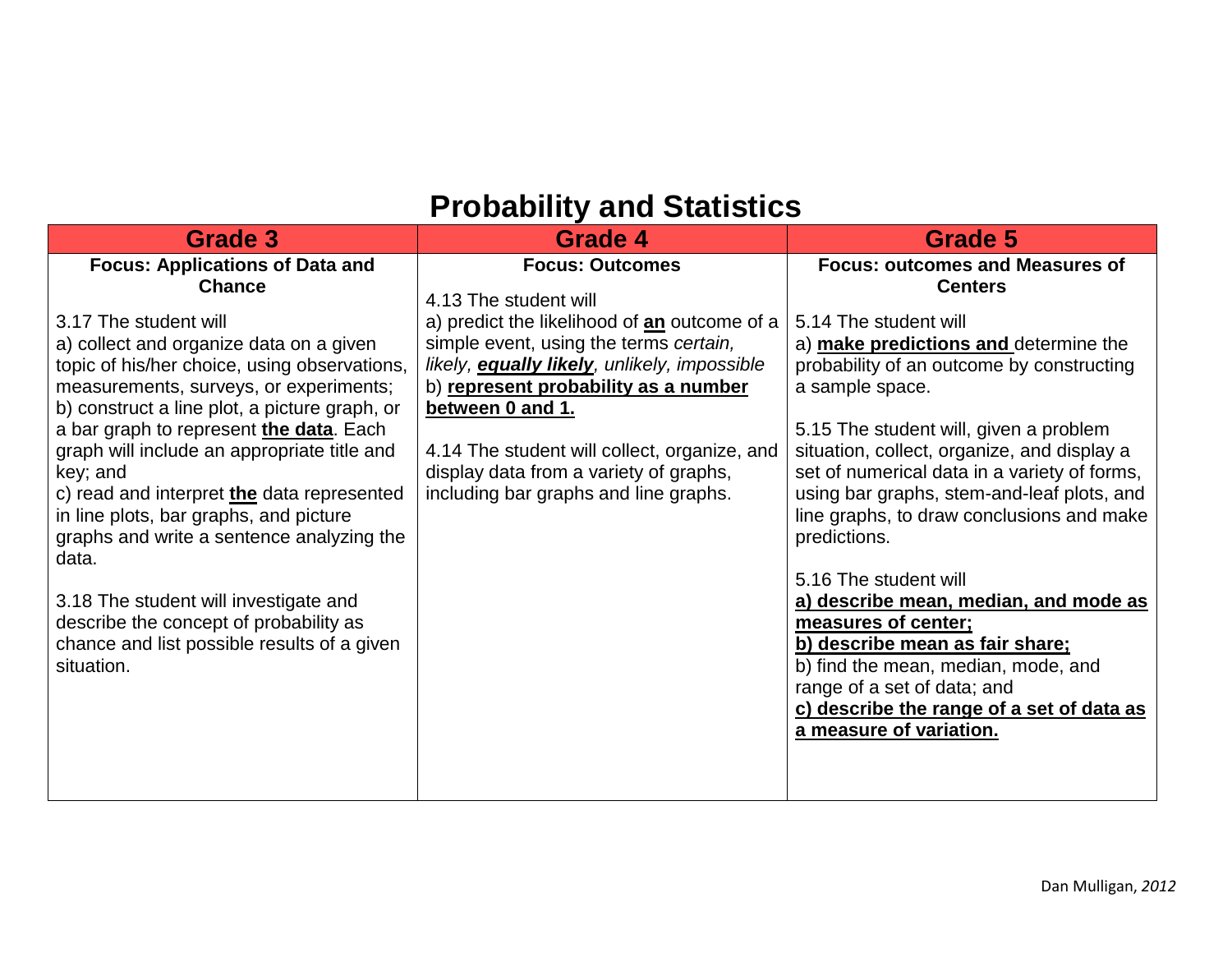### **Patterns, Functions, and Algebra**

| Kindergarten                                                                                            | Grade 1                                                                                                                                                                                                                                                                            | Grade 2                                                                                                                                                                                                                                                                                               |
|---------------------------------------------------------------------------------------------------------|------------------------------------------------------------------------------------------------------------------------------------------------------------------------------------------------------------------------------------------------------------------------------------|-------------------------------------------------------------------------------------------------------------------------------------------------------------------------------------------------------------------------------------------------------------------------------------------------------|
| Focus: Attributes and Patterning                                                                        | <b>Focus: Patterning and Equivalence</b>                                                                                                                                                                                                                                           | <b>Focus: Patterning and Numerical</b><br><b>Sentences</b>                                                                                                                                                                                                                                            |
| K.15 The student will sort and classify<br>objects according to attributes (size,<br>shape, and color). | 1.16 The student will sort and classify<br>concrete objects according to one or more<br>attributes, including color, size, shape, and<br>thickness.                                                                                                                                | 2.20 The student will identify, create, and<br>extend a wide variety of patterns, using<br>numbers, concrete objects and pictures.                                                                                                                                                                    |
| K.16 The student will identify, describe,<br>and extend repeating patterns.                             | 1.17 The student will recognize, describe,<br>extend, and create a wide variety of<br>patterns including rhythmic, color, shape,<br>and numerical. Patterns will include both<br>growing and repeating patterns. Concrete<br>materials and calculators will be used by<br>students | 2.21 The student will solve problems by<br>completing a numerical sentence involving<br>the basic facts for addition and<br>subtraction. Examples include: $3 + \underline{\hspace{2cm}} = 7$ ,<br>or $9 \_\_\_4 = 4 = 2$ . Students will create<br>story problems, using the numerical<br>sentences. |
|                                                                                                         | 1.18 The student will demonstrate an<br>understanding of equality through the<br>use of the equal sign.                                                                                                                                                                            | 2.22 The student will demonstrate an<br>understanding of equality by<br>recognizing that the symbol $=$ in an<br>equation indicates equivalent<br>quantities and the symbol $\neq$ indicates<br>that quantities are not equivalent.                                                                   |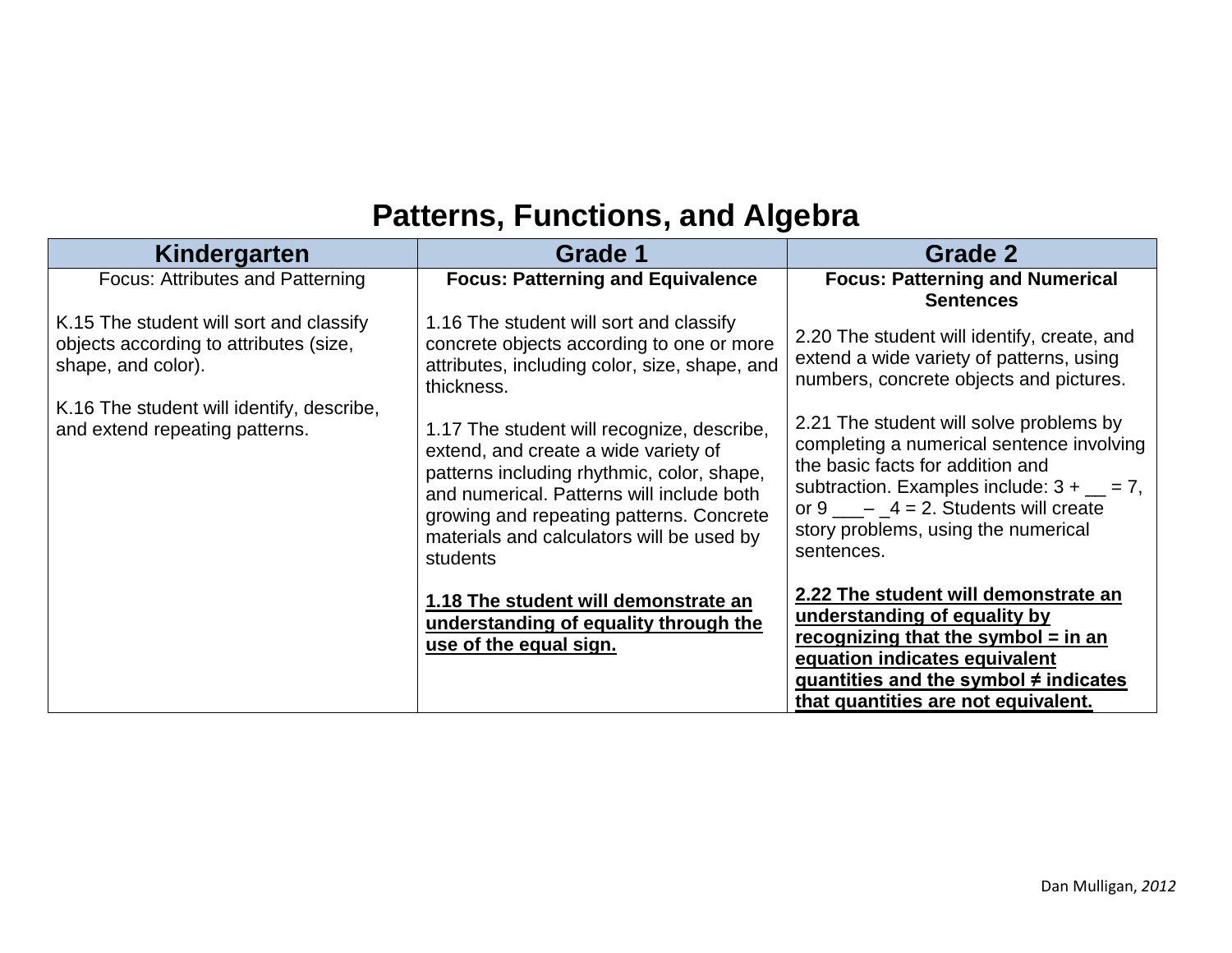#### **Patterns, Functions, and Algebra**

| Grade 3                                                                                                                                                                                                                                                                                                                                                                                                                                                                                                                                                                                                          | Grade 4                                                                                                                                                                                                                                                                                                                                                                                                                                                                                                                              | Grade 5                                                                                                                                                                                                                                                                                                                                                                                                                                                                                                                                                                                                                                                                                                                |  |
|------------------------------------------------------------------------------------------------------------------------------------------------------------------------------------------------------------------------------------------------------------------------------------------------------------------------------------------------------------------------------------------------------------------------------------------------------------------------------------------------------------------------------------------------------------------------------------------------------------------|--------------------------------------------------------------------------------------------------------------------------------------------------------------------------------------------------------------------------------------------------------------------------------------------------------------------------------------------------------------------------------------------------------------------------------------------------------------------------------------------------------------------------------------|------------------------------------------------------------------------------------------------------------------------------------------------------------------------------------------------------------------------------------------------------------------------------------------------------------------------------------------------------------------------------------------------------------------------------------------------------------------------------------------------------------------------------------------------------------------------------------------------------------------------------------------------------------------------------------------------------------------------|--|
| <b>Focus: Patterns and Property Concepts</b>                                                                                                                                                                                                                                                                                                                                                                                                                                                                                                                                                                     | Focus: Geometric Patterns, Equality,                                                                                                                                                                                                                                                                                                                                                                                                                                                                                                 | <b>Focus: Equations and Properties</b>                                                                                                                                                                                                                                                                                                                                                                                                                                                                                                                                                                                                                                                                                 |  |
| 3.19 The student will recognize and<br>describe a variety of patterns formed using<br>numbers, tables, and pictures, and extend<br>the pattern, using the same or different<br>forms.<br>3.20 The student will<br>a) investigate the identity and the<br>commutative properties for addition and<br>multiplication; and<br>b) identify examples of the identity and<br>commutative properties for addition<br>and multiplication; and<br>c) demonstrate an understanding of<br>equality by recognizing that the equals<br>sign (=) in an equation links equivalent<br>quantities, such as $4 \cdot 3 = 14 - 2$ . | <b>Properties</b><br>4.15 The student will recognize, create,<br>and extend numerical and geometric<br>patterns, using concrete materials,<br>number lines, symbols, tables, and words.<br>4.16 The student will<br>a) recognize and demonstrate the<br>meaning of equality in an equation, using<br>symbols representing numbers,<br>operations, and relations [e.g., $3 + 5 = 5 +$<br>3 and $15 + (35 + 16) = (15 + 35) + 16$ ; and<br>b) investigate and describe the<br>associative property for addition and<br>multiplication. | 5.17 The student will describe the<br>relationship found in a number patterns<br>and express the relationship, using words,<br>tables, and symbols to describe the<br>relationship. Concrete materials and<br>calculators will be used.<br>5.18 The student will<br>a) investigate and describe the concept of<br>variable;<br>b) write an open sentence to represent a<br>given mathematical relationship, using a<br>variable.:<br>c) model one-step linear equations in<br>one variable using addition and<br>subtraction;<br>and<br>d) create a problem situation based on<br>a given open sentence using a single<br>variable.<br>5.19 The student will investigate and<br>recognize the distributive property of |  |
|                                                                                                                                                                                                                                                                                                                                                                                                                                                                                                                                                                                                                  |                                                                                                                                                                                                                                                                                                                                                                                                                                                                                                                                      | multiplication over addition.                                                                                                                                                                                                                                                                                                                                                                                                                                                                                                                                                                                                                                                                                          |  |